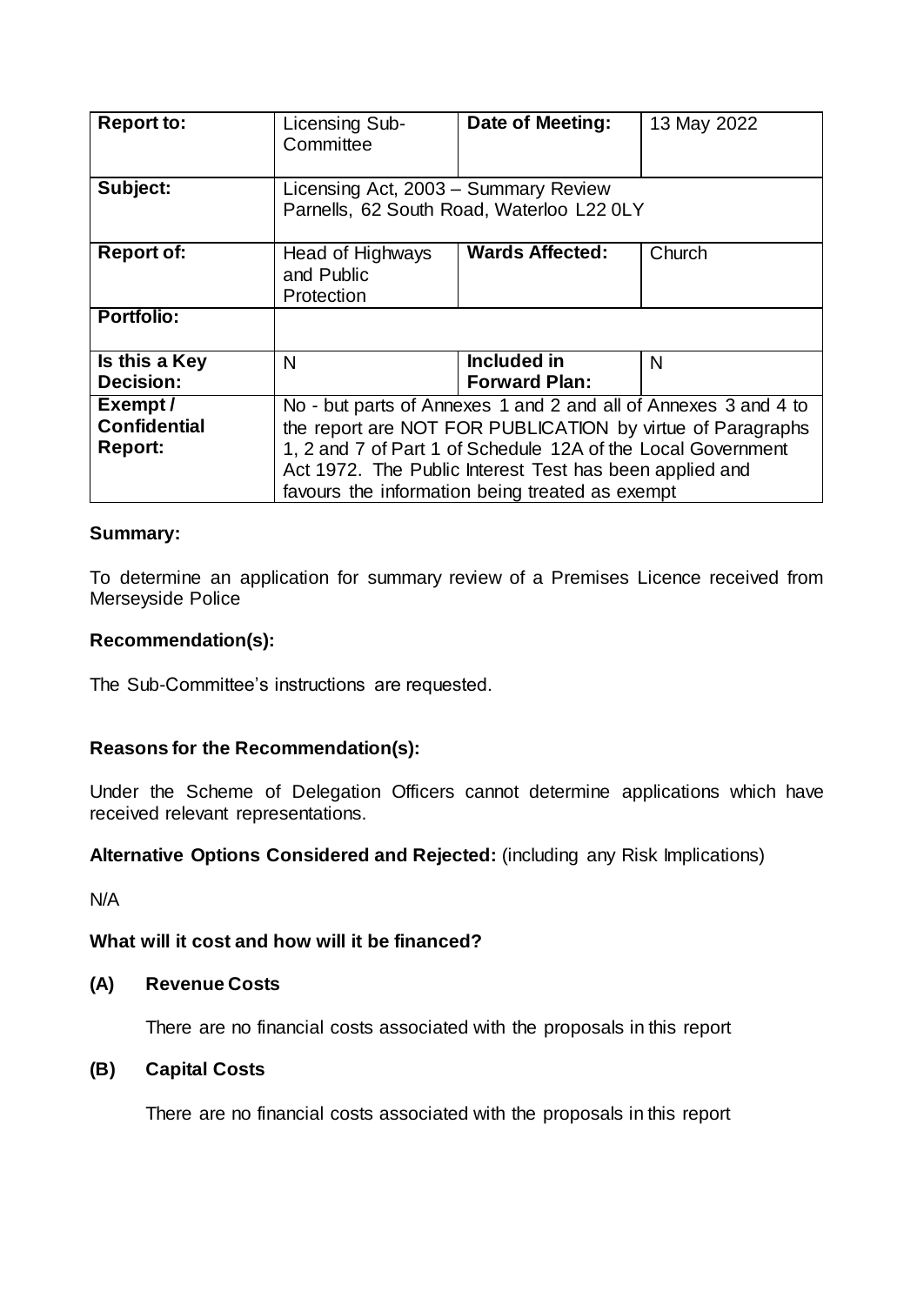## **Implications of the Proposals:**

## **Resource Implications (Financial, IT, Staffing and Assets):**

There are no financial implications arising directly from this Report except in the event of any Appeal made against the Sub-Committee's eventual decision, the costs of which would depend upon the length of the Appeal process.

#### **Legal Implications:**

The Chief Legal and Democratic Officer will provide legal advice to the Licensing Sub Committee on the issues set out in this report.

## **Equality Implications:**

There are no equality implications.

# **Contribution to the Council's Core Purpose:**

The Sub-Committee is acting in an administrative capacity under the Licensing Act 2003.

#### **What consultations have taken place on the proposals and when?**

#### **(A) Internal Consultations**

Consultation has taken place as per the provisions of the Licensing Act 2003.

## **(B) External Consultations**

Consultation has taken place as per the provisions of the Licensing Act 2003.

#### **Implementation Date for the Decision**

Any decision taken at the Summary Review hearing by the Sub-Committee will not take effect until the period within which an appeal can be brought has passed (21 days), and then following which until the determination of any such appeal.

| <b>Contact Officer:</b> | Kevin Hogan               |
|-------------------------|---------------------------|
| Telephone Number:       | 0151 934 2887             |
| Email Address:          | Kevin.hogan@sefton.gov.uk |

## **Appendices:**

Annex 1 – Existing Premise Licence.

- Annex 2 Summary Review application and accompanying documentation.
- Annex 3 Evidence submitted by Merseyside Police.
- Annex 4 Evidence submitted by the Premise Licence holder.

## **Background Papers:**

There are no background papers available for inspection.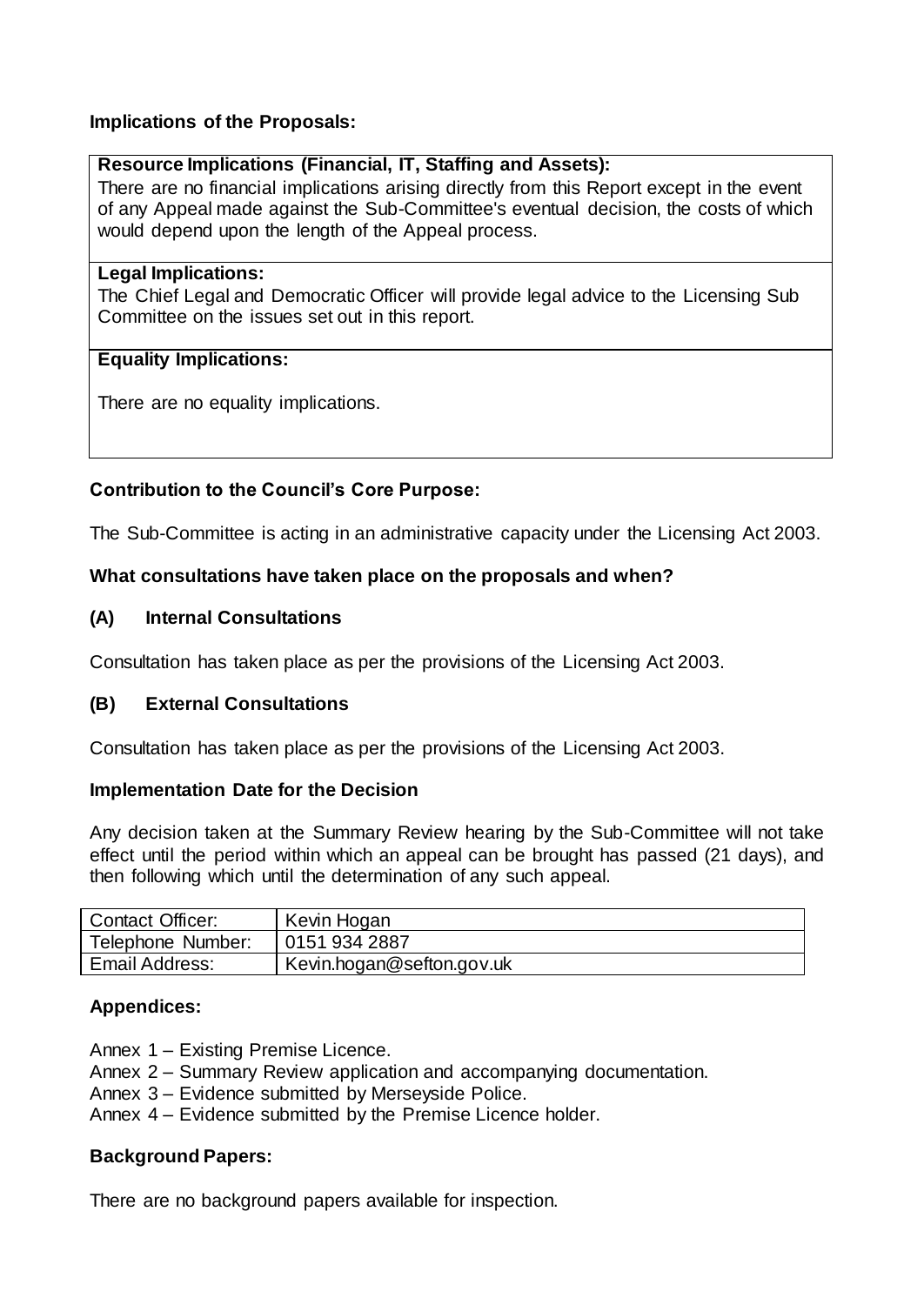# **1. Review details**

| Applicant:                  | Sgt Craig Carmichael,<br>Merseyside Police Licensing |
|-----------------------------|------------------------------------------------------|
| <b>Applicable Premises:</b> | Parnells<br>62 South Road<br>Waterloo, L22 0LY       |
| Ward:                       | Church                                               |
| Premises Licence Holder:    | Mr Michael Palombella                                |
| Premises Representative:    | Mr David Henderson,<br><b>HSADD Limited</b>          |

## 1.1 GROUNDS FOR REVIEW

At 23.00 hrs on Wednesday 13 April 2022 an incident of disorder occurred at the premises. A male known to the Police is ejected with excessive force used. The male returns to the premises with a knife, two door supervisors run inside the premises one of them retrieves a hand gun from a bag just inside the entrance and points it to the chest of the male with the knife. A fight continues between this male and a number of door supervisors. The level of force used by the door supervisors is excessive prior to this male making good his escape. Merseyside Police have great concerns regarding the management of these premises, the door staff involved and the customers it attracts with regard to crime and disorder and public safety.

## **2. Details of premises licence**

Licensable activities applicable:

- The sale of alcohol by retail (on and off the premises);
- The provision of regulated entertainment recorded music;
- The provision of regulated entertainment entertainment of a similar description to that falling within the category of live music, recorded music, or performance of dance:

| Days of Operation | <b>Hours of Operation</b> |
|-------------------|---------------------------|
| Monday to Sunday  | 10.00 to 02.30            |

Hours premises to be open to public:

| Days of Operation | Hours of Operation |
|-------------------|--------------------|
| Monday to Sunday  | 10.00 to 02.30     |

2.1 The Premises Licence in respect of this establishment was originally determined on 16/09/2005, a copy of which is to be found within Annex 1 of this Report.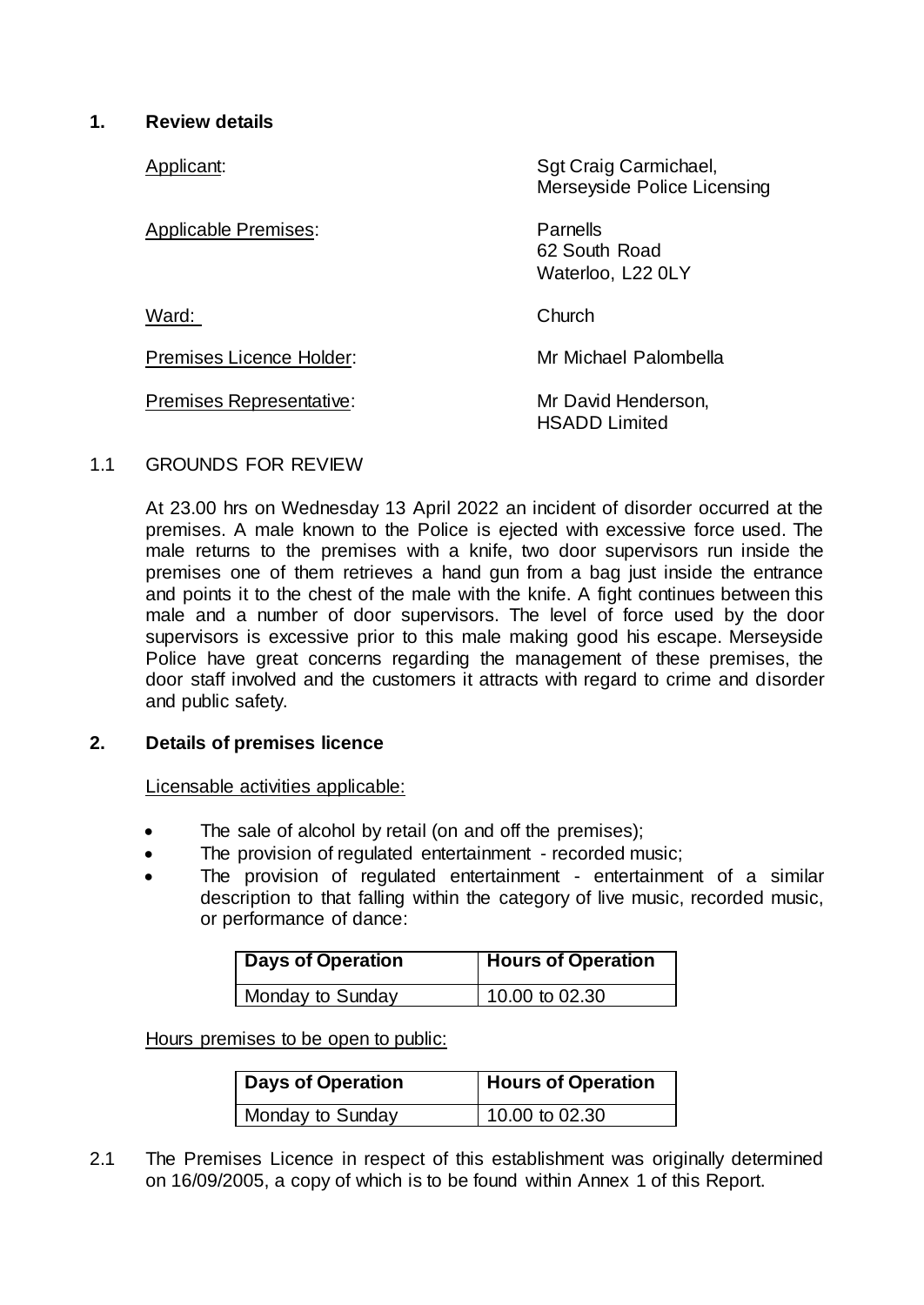## **3. Supporting evidence submitted**

- 3.1 Merseyside Police have produced a number of documents, as supporting evidence and these can be found within Annex 3.
- 3.2 The Premise Licence holder has also produced a number of documents, as evidence and these can be found within Annex 4.

## **4. Interim steps**

- 4.1 On 21/04/2022 the Sub-Committee considered whether it was necessary to take interim steps pending the determination of the Summary Review.
- 4.2 At the Meeting the Sub-Committee resolved that:
	- 1) the Premise Licence conditions be modified to include the following condition:
		- At all times when the premises operates for licensable activities there shall be a minimum of two members of staff present on the premises at any one time in addition to any door supervisor staff.
	- 2) the Licensing Sub-Committee be reconvened to conduct a Summary Review of a Premises Licence under Section 53A of the Licensing Act 2003 on 13/05/2022 at 2:30pm at Southport Town Hall for the full review hearing.

## **5. Objections/representations received**

- 5.1 The review application was served upon the Licensing Authority by Sergeant Craig Carmichael (on behalf of Superintendent Graeme Robson) on 19/04/2022.
- 5.2 The Summary Review application form and the accompanying certificate are attached within Annex 2 to this Report.
- 5.3 As required under the Act the Licensing Unit has:
	- served copies of the application on all the Responsible Authorities; and,
	- caused the Notice of Summary Review to be displayed near the premises in question, at both Southport and Bootle Town Halls and on the Sefton website for no less than 7 consecutive days.
- 5.4 The consultation period for the review ended on 04/05/2022; no further representations have been received as a result of 5.3 above.

## **6. Additional licensing information**

- 6.1 The Summary Review process allows:
	- the police to trigger a fast track process to review a Premises Licence where they consider that the premises are associated with serious crime or serious disorder (or both); and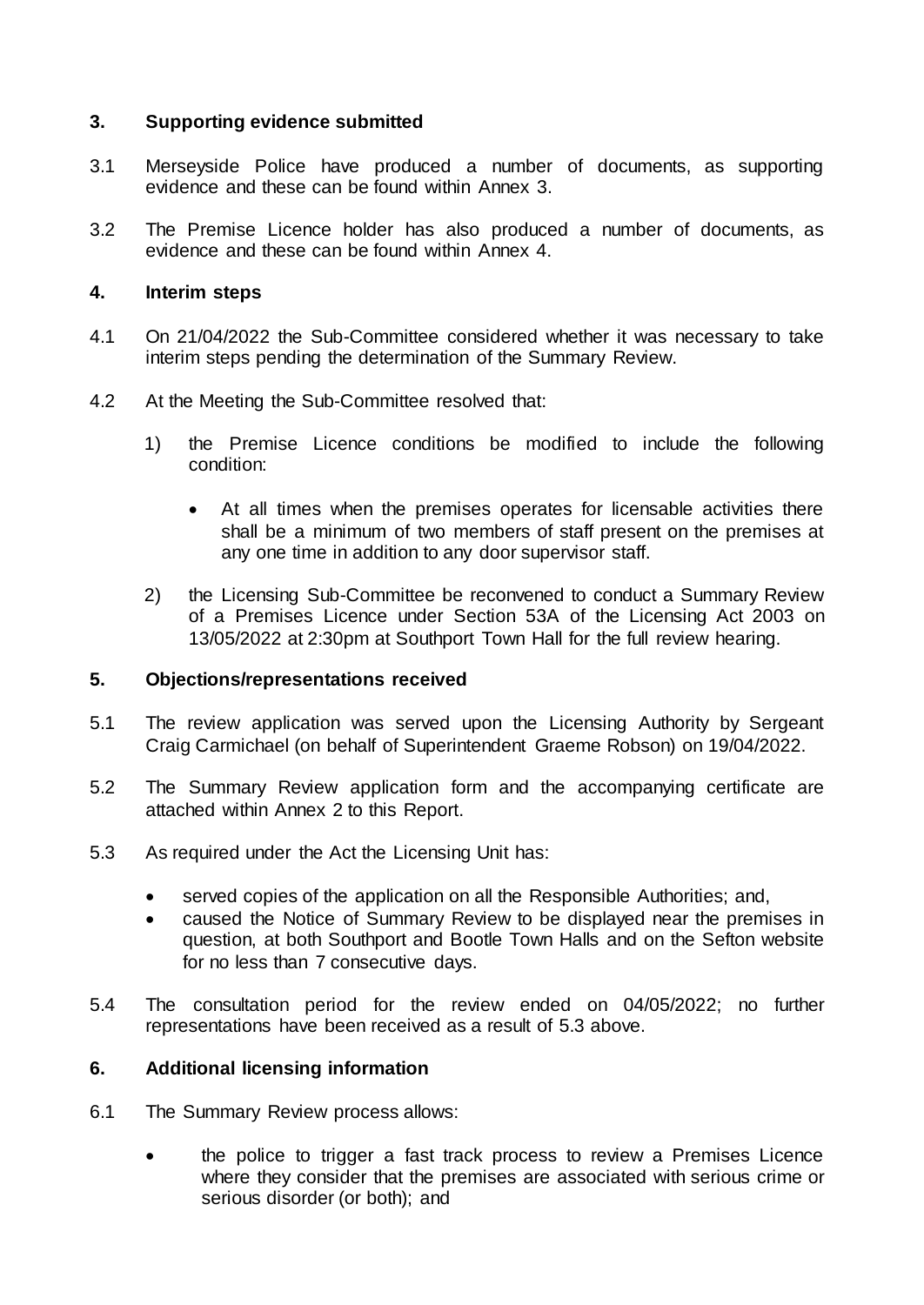- the Licensing Authority to respond by taking interim steps quickly, where appropriate**,** pending a full review.
- 6.2 The local chief officer of police may apply to the Licensing Authority for an expedited review of a Premises Licence where a senior police officer has issued a certificate stating that in his/her opinion the premises are associated with serious crime or serious disorder (or both).
- 6.3 Pending the determination of the Summary Review, the Licensing Authority has to consider, within 48 hours of receiving the application (excluding those hours which fall on non working days), whether it is necessary to take interim steps pending the determination of the Review (the Authority must undertake the review within 28 days of receipt of the application). This consideration may take place without the Premise Licence Holder being given the opportunity to make any representations on his/her behalf. Details of these matters are contained within 3.0 above.
- 6.4 The Sub-committee must hear the review within 28 days of receiving the Police's application. The hearing must take place even if the Police ask to withdraw the application or representations. Interested parties or responsible authorities can make representations in relation to any of the licensing objectives, not just crime and disorder.
- 6.5 With regard to any interim steps that may still be in force, the Sub-committee must:
	- (a) consider whether the interim steps are appropriate for the promotion of the licensing objectives;
	- (b) consider any relevant representations; and
	- (c) determine whether to withdraw or modify the interim steps taken.
- 6.6 In respect of the review itself, the action the licensing authority can take is as follows:
	- the modification of the conditions of the premises licence;
	- the exclusion of the sale of alcohol by retail (or other licensable activities) from the scope of the licence;
	- the removal of the designated premises supervisor from the licence;
	- the suspension of the licence for a period not exceeding 3 months; and
	- the revocation of the licence.
- 6.7 Modification of the conditions of the Premises Licence can include altering or modifying existing conditions or adding any new conditions, including those that restrict the times at which licensable activities authorised by the Licence can take place.
- 6.8 Paragraph 11.20 of the Guidance, issued under Section 182 of the Act, states that in *In deciding which of these powers to invoke, it is expected that licensing authorities should so far as possible seek to establish the cause or causes of the concerns that the representations identify. The remedial action taken should generally be directed at these causes and should always be no more than an*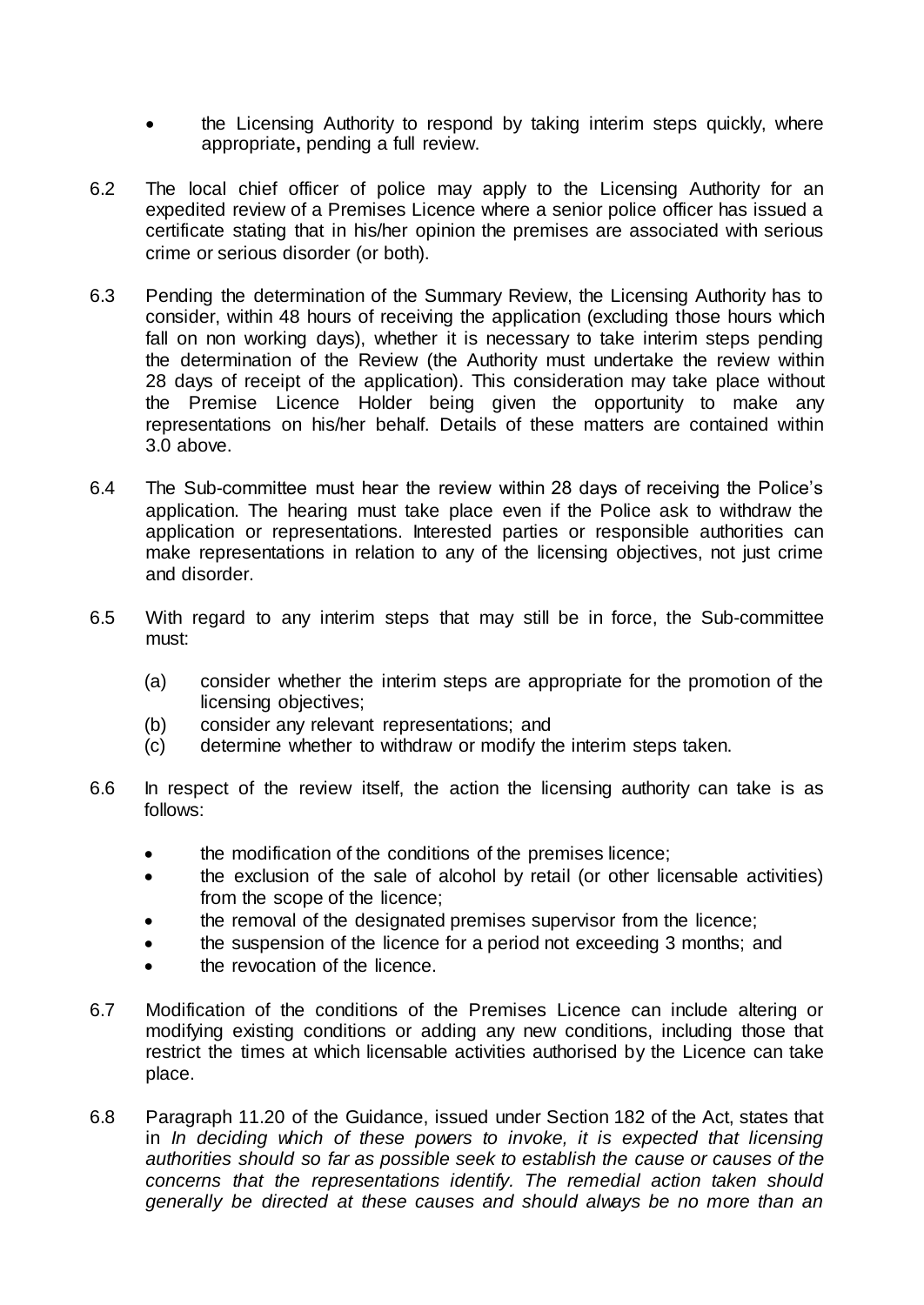*appropriate and proportionate response to address the causes of concern that instigated the review."*

6.9 The Licensing Act 2003 at Paragraph 52 (11) states:

"Determination under this section does not have effect-

- a) until the end of the period given for appealing against the decision, or
- b) if the decision is appealed against, until the appeal is disposed of"
- 6.10 Schedule 5 of the Act, Paragraph 9 (2) states that an "appeal under this Part must be commenced by notice of appeal given by the appellant to the justices' chief executive for the magistrates' court within the period of 21 days..."
- 6.11 Therefore any decision taken at the Summary Review hearing by the Sub-Committee will not take effect until the period within which an appeal can be brought has passed, and then following which until the determination of any such appeal.
- 6.12 However, any interim steps previously imposed will remain in force during this period if they have not been withdrawn by the Sub-Committee.

#### **7. Section 53A Licensing Act 2003 Summary Review Guidance issued by the Home Office – August 2012.**

- 7.1 Paragraph 2.4 of the above Guidance states that "*In deciding whether to sign a certificate, the senior officer will want to consider the following (as applicable):* 
	- *The track record of the licensed premises concerned and whether the police have previously had cause to give advice about serious criminal or disorderly conduct (or the likelihood of such conduct) attributable to activities taking place on the premises – it is not expected that this power will be used as a first response to a problem.*
	- *The nature of the likely crime and/or disorder – is the potential incident sufficiently serious to warrant using this power?*
	- *Should an alternative power be deployed? Is the incident sufficiently serious to warrant use of the powers in sections 161 to 165 of the 2003 Act to close the premises? Or could the police trigger a standard licence review to address the problem? Alternatively, could expedited reviews be used in conjunction with other powers (for example, modifying licence conditions following the use of a closure power).*
	- *What added value will use of the expedited process bring? How would any interim steps that the licensing authority might take effectively address the problem?*"
- 7.2 Paragraph 2.5 continues that "*It is recommended that these points are addressed in the chief officer's application to the licensing authority. In particular, it is important to explain why other powers or actions are not considered to be appropriate. It is up to the police to decide whether to include this information in the certificate or in section 4 of the application for summary review. The police will*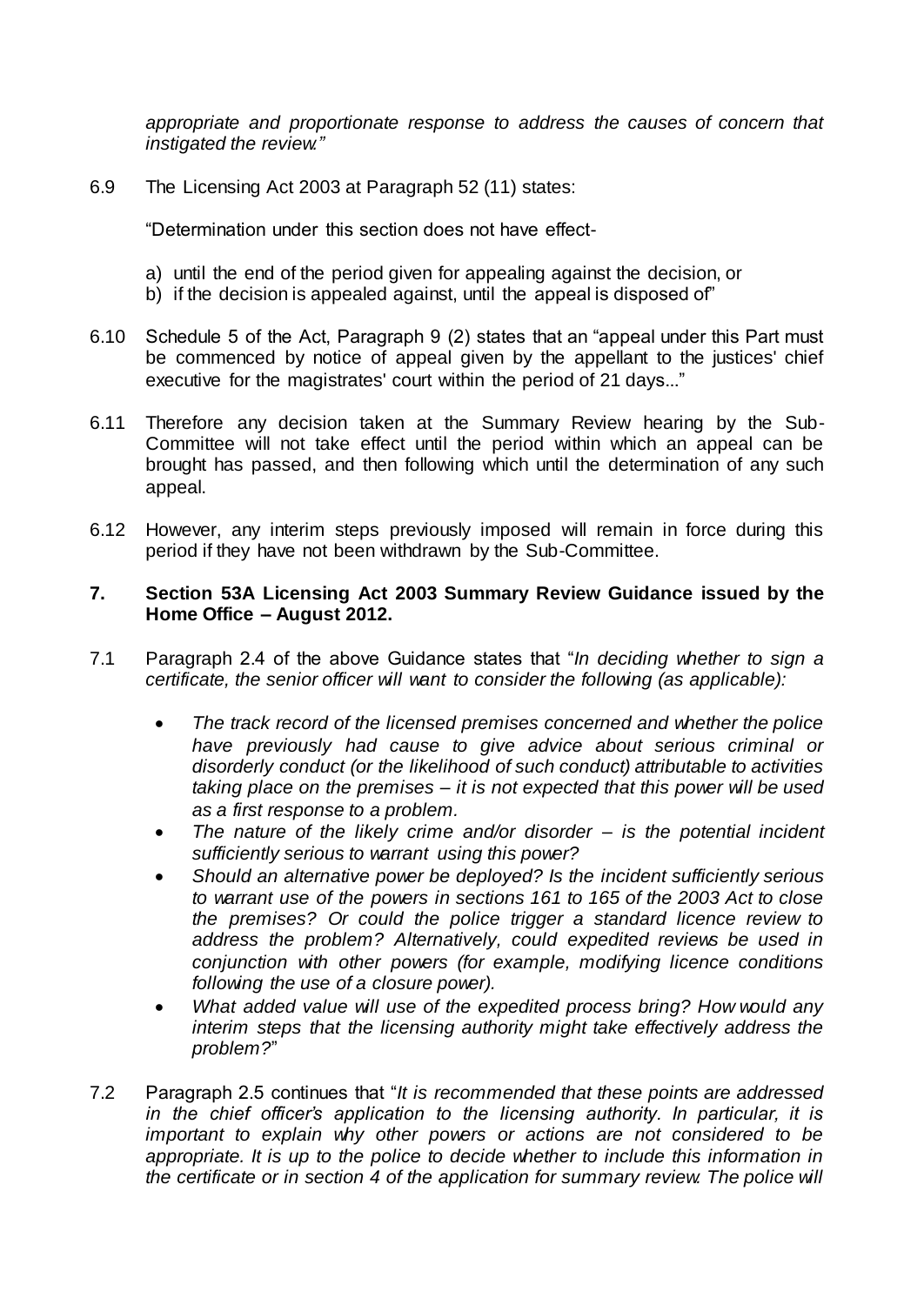*also have an opportunity later to make representations in relation to the full review.*"

- 7.3 Paragraph 3.2 states that "*The licensing authority may want to consult the police about the steps that it thinks are appropriate, pending the determination of the*  review, to address the *immediate problems with the premises*, in particular the *likelihood of serious crime and/or serious disorder. The licensing authority may consider the interim steps without the holder of the premises licence having been given an opportunity to make representations. This does not, of course, mean that the licensing authority cannot afford such an opportunity if it thinks it appropriate and feasible to do so in all the circumstances.*"
- 7.4 Paragraph 3.6 indicates that "*The licensing authority, in deciding when its decision on interim steps should take effect, should consider the practical implications of compliance in relation to the premises. For example to comply with a modification of the conditions of a licence that requires employment of door supervisors, those running the premises may need some time to recruit appropriately qualified and accredited staff.*"
- 7.5 Paragraph 3.7 goes on "*In addition, very careful consideration needs to be given to interim steps which would require significant cost or permanent or semipermanent adjustments to premises which would be difficult to remove if the outcome of the subsequent full review was to withdraw or modify those steps. For example, making structural changes, installing additional CCTV or replacing all glassware with safer alternatives may be valid steps, but might be disproportionate if they are not likely to be deemed necessary following the full review (or any subsequent appeal). The focus for interim steps should be on the immediate measures that are necessary to prevent serious crime or serious disorder occurring. In some circumstances, it might be better to seek suspension of the licence pending the full review, rather than imposing a range of costly conditions or permanent adjustments.*"

# **8. Sefton's Statement of Licensing Policy**

## 8.1 PREVENTION OF CRIME & DISORDER

Paragraph 3.5 states that when making licence applications, in providing evidence within the Operating Schedule that suitable and sufficient measures will be in place to address the Crime and Disorder objective, applicants should consider the following matters in particular:

- The capability of the person in charge to ensure effective and responsible management of the premises;
- The training given to staff in crime prevention measures;
- Procedures for risk assessing promotions and events, such as 'happy hours' in relation to crime and disorder, and the plans to minimise such risks;
- Adoption of best practice in relation to safer clubbing etc;
- Physical security features installed in the premises (i.e. location and standard of CCTV equipment, toughened drinking glasses etc);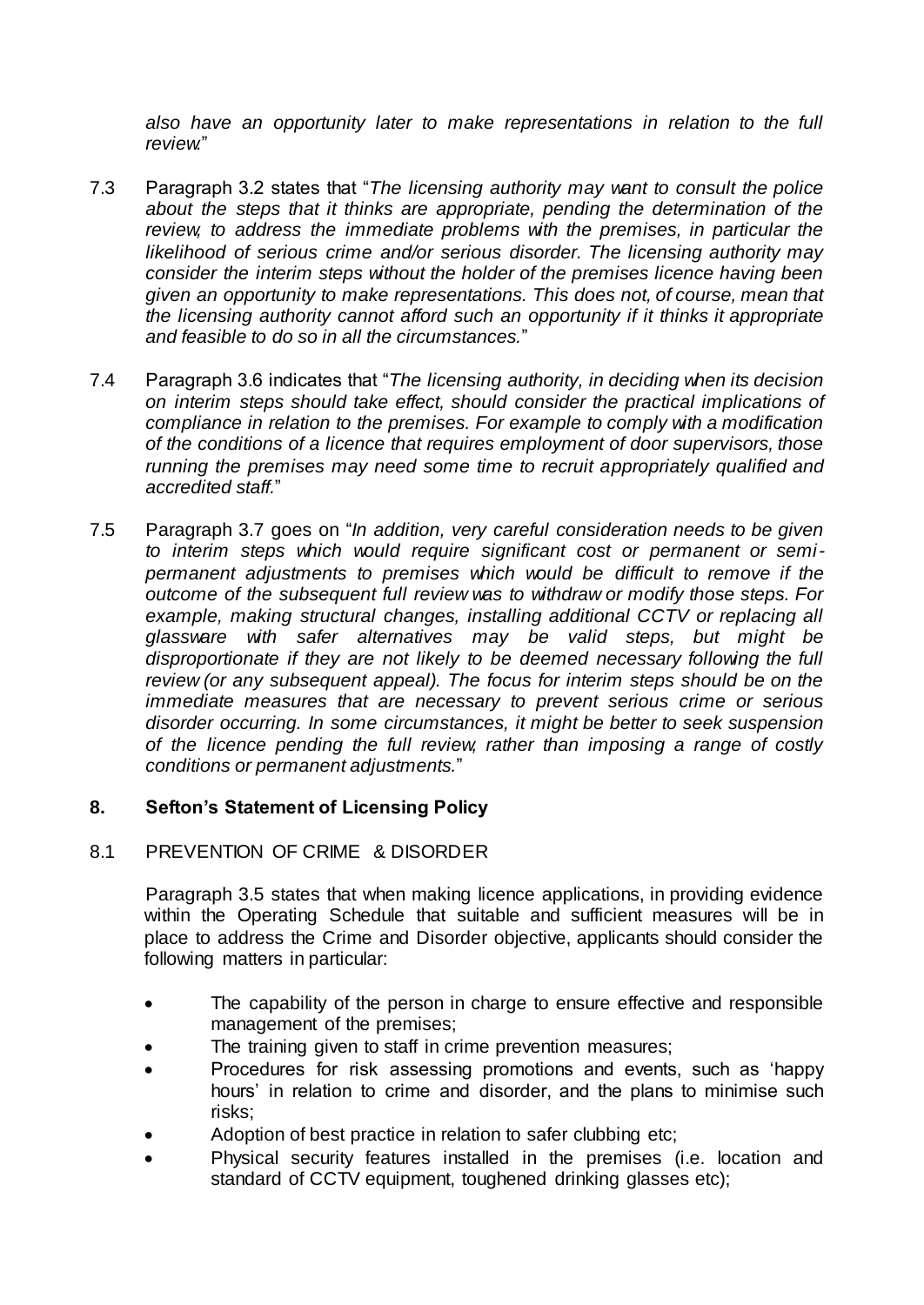- Measures to prevent the supply of illegal drugs, including search and entry policies;
- Employment of SIA licensed door supervisors;
- Participation in an appropriate crime prevention scheme (e.g. 'pubwatch');
- Measures to be taken for the prevention of violence and disorder;
- The presence, or access to, sufficient transport facilities to ensure that customers can leave the premises safely and swiftly;
- Weapon detection and search facilities;
- Illegal sale of alcohol to those who are already drunk;
- Participation in any existing radio network scheme

#### 8.2 PUBLIC SAFETY

Paragraph 3.7 advises applicants when making licence applications, in providing evidence within the Operating Schedule that suitable and sufficient measures will be in place to address the Public Safety objective, to consider the following matters in particular:

- The safe occupancy capacity of the premises, in particular having regard to floor area and means of escape;
- The age, design and layout of the premises, including the means of escape;
- The nature of the licensable activities provided, in particular the sale of alcohol;
- Hours of operation;
- Customer profile (age, disability etc);
- The necessary Health and Safety and Fire risk assessments for the premises, and other measures to reduce risk to public safety;
- The number of people employed or engaged to secure the safety of all persons attending the premises or event;
- Where appropriate, noise exposure controls, for both staff and public, which have been detailed in accordance with the appropriate legislation;
- Arrangements to ensure that litter, generated by activities at the premises, does not present a fire hazard;
- Implementation of appropriate crowd management measures

# **9. Guidance Issued under Section 182 of the Licensing Act 2003**

## 9.1 PREVENTION OF CRIME & DISORDER

Paragraph 2.1 states that the "*Licensing authorities should look to the police as the main source of advice on crime and disorder*."

Paragraph 2.2 states that in the exercise of their functions "*licensing authorities should seek to co-operate with the Security Industry Authority ("SIA") as far as possible and consider adding relevant conditions to licences where appropriate. The SIA also plays an important role in preventing crime and disorder by ensuring that door supervisors are properly licensed and, in partnership with police and other agencies, that security companies are not being used as fronts for serious and organised criminal activity. This may include making specific enquiries or visiting premises through intelligence led operations in conjunction with the police,*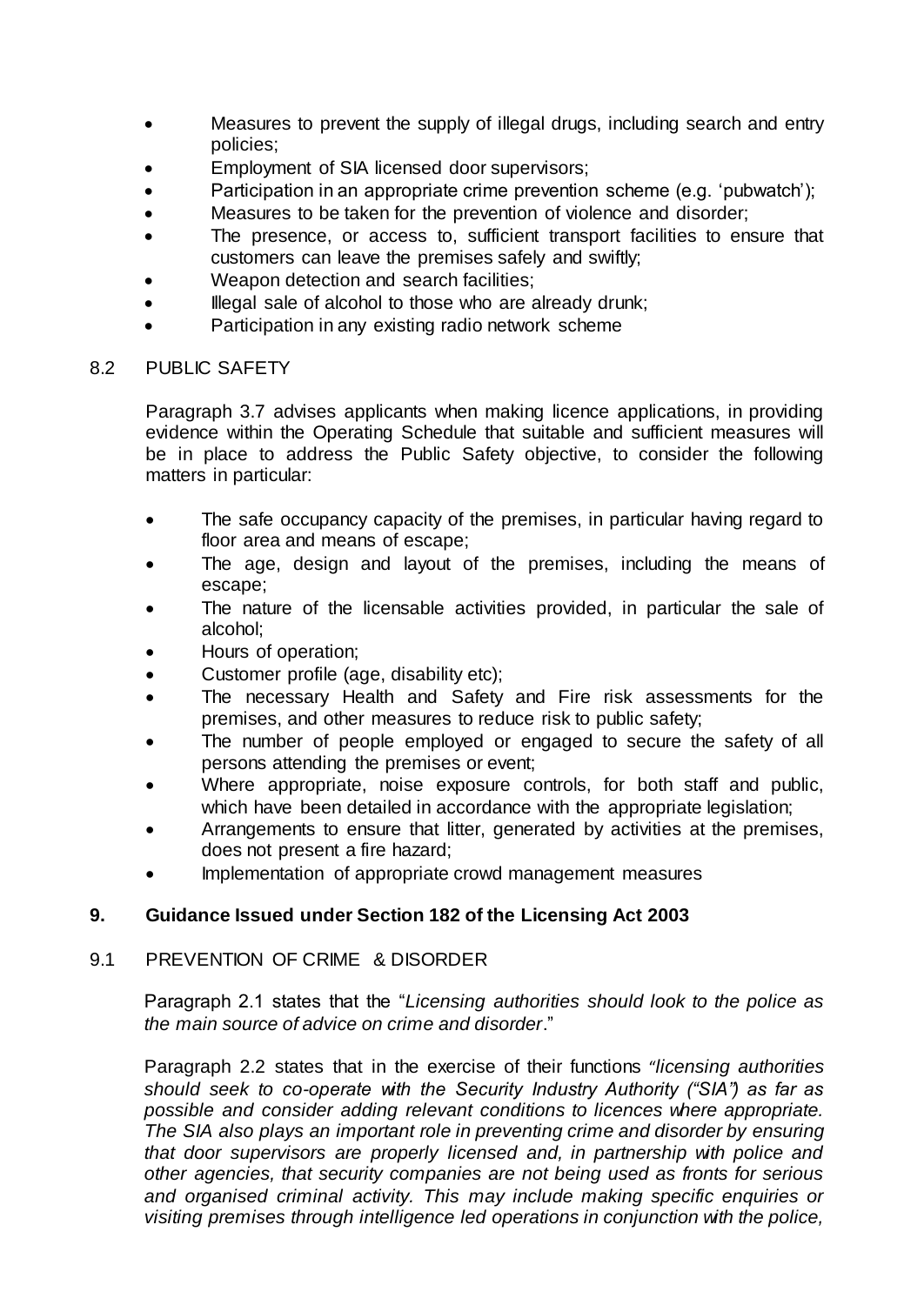local authorities and other partner agencies. Similarly, the provision of *requirements for door supervision may be appropriate to ensure that people who are drunk, drug dealers or people carrying firearms do not enter the premises and ensuring that the police are kept informed.*"

Paragraph 2.3 states that Conditions "*be targeted on deterrence and preventing crime and disorder. For example, where there is good reason to suppose that disorder may take place, the presence of closed-circuit television (CCTV) cameras both inside and immediately outside the premises can actively deter disorder, nuisance, anti-social behaviour and crime generally. Some licence holders may wish to have cameras on their premises for the prevention of crime directed against the business itself, its staff, or its customers. But any condition may require a broader approach, and it may be appropriate to ensure that the precise location of cameras is set out on plans to ensure that certain areas are properly covered and there is no subsequent dispute over the terms of the condition*."

Paragraph 2.4, with regard to radio links and ring-round phones systems, states that these "*should be considered an appropriate condition for public houses, bars and nightclubs operating in city and town centre leisure areas with a high density of licensed premises. These systems allow managers of licensed premises to communicate instantly with the police and facilitate a rapid response to any disorder which may be endangering the customers and staff on the premises*."

Paragraph 2.5 states that "*Conditions relating to the management competency of designated premises supervisors should not normally be attached to premises licences. It will normally be the responsibility of the premises licence holder as an employer, and not the licensing authority, to ensure that the managers appointed at the premises are competent and appropriately trained. The designated premises supervisor is the key person who will usually be responsible for the day to day management of the premises by the premises licence holder, including the prevention of disorder. A condition of this kind may only be justified as appropriate in rare circumstances where it can be demonstrated that, in the circumstances associated with particular premises, poor management competency could give rise to issues of crime and disorder and public safety.*"

Paragraph 2.6 underlines that the "*prevention of crime includes the prevention of immigration crime including the prevention of illegal working in licensed premises. Licensing authorities should work with Home Office Immigration Enforcement, as well as the police, in respect of these matters. Licence conditions that are considered appropriate for the prevention of illegal working in licensed premises might include requiring a premises licence holder to undertake right to work checks on all staff employed at the licensed premises or requiring that a copy of any document checked as part of a right to work check are retained at the licensed premises."*

#### 9.2 PUBLIC SAFETY

Paragraph 2.7 states that under the Act *"Licence holders have a responsibility to ensure the safety of those using their premises, as a part of their duties under the 2003 Act. This concerns the safety of people using the relevant premises rather*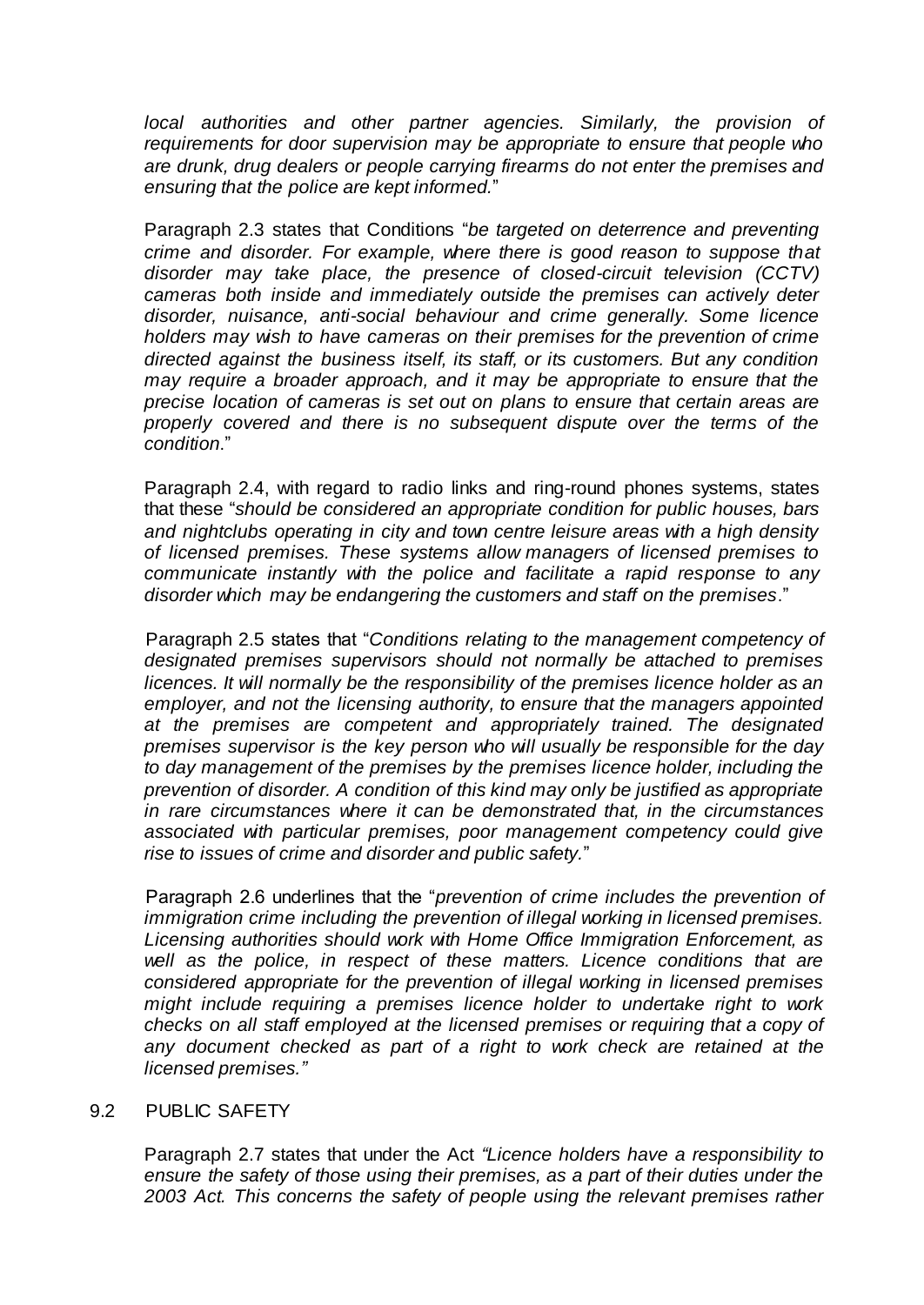*than public health which is addressed in other legislation. Physical safety includes the prevention of accidents and injuries and other immediate harms that can result from alcohol consumption such as unconsciousness or alcohol poisoning. Conditions relating to public safety may also promote the crime and disorder objective as noted above. There will of course be occasions when a public safety condition could incidentally benefit a person's health more generally, but it should not be the purpose of the condition as this would be outside the licensing authority's powers (be ultra vires) under the 2003 Act. Conditions should not be imposed on a premises licence or club premises certificate which relate to cleanliness or hygiene.*"

Paragraph 2.8 underlines that a "*number of matters should be considered in relation to public safety. These may include:*

- *Fire safety;*
- *Ensuring appropriate access for emergency services such as ambulances;*
- *Good communication with local authorities and emergency services, for example communications networks with the police and signing up for local incident alerts…;*
- *Ensuring the presence of trained first aiders on the premises and appropriate first aid kits;*
- *Ensuring the safety of people when leaving the premises (for example, through the provision of information on late-night transportation);*
- *Ensuring appropriate and frequent waste disposal, particularly of glass bottles;*
- *Ensuring appropriate limits on the maximum capacity of the premises…; and*
- *Considering the use of CCTV in and around the premises.*"

Paragraph 2.11 underlines that "*Where there is a requirement in other legislation for premises open to the public or for employers to possess certificates attesting to the safety or satisfactory nature of certain equipment or fixtures on the premises, it would be inappropriate for a licensing condition to require possession of such a certificate. However, it would be permissible to require as a condition of a licence or certificate, if appropriate, checks on this equipment to be conducted at specified intervals and for evidence of these checks to be retained by the premises licence holder or club provided this does not duplicate or gold-plate a requirement in other legislation. Similarly, it would be permissible for licensing authorities, if they receive relevant representations from responsible authorities or any other persons, to attach conditions which require equipment of particular standards to be maintained on the premises. Responsible authorities – such as health and safety authorities – should therefore make their expectations clear in this respect to enable prospective licence holders or clubs to prepare effective operating schedules and club operating schedules*."

With regard to safe capacities Paragraph 2.12 states that they "*should only be*  imposed where appropriate for the promotion of public safety or the prevention of *disorder on the relevant premises. For example, if a capacity has been imposed through other legislation, it would be inappropriate to reproduce it in a premises licence. Indeed, it would also be wrong to lay down conditions which conflict with other legal requirements. However, if no safe capacity has been imposed through other legislation, a responsible authority may consider it appropriate for a new*